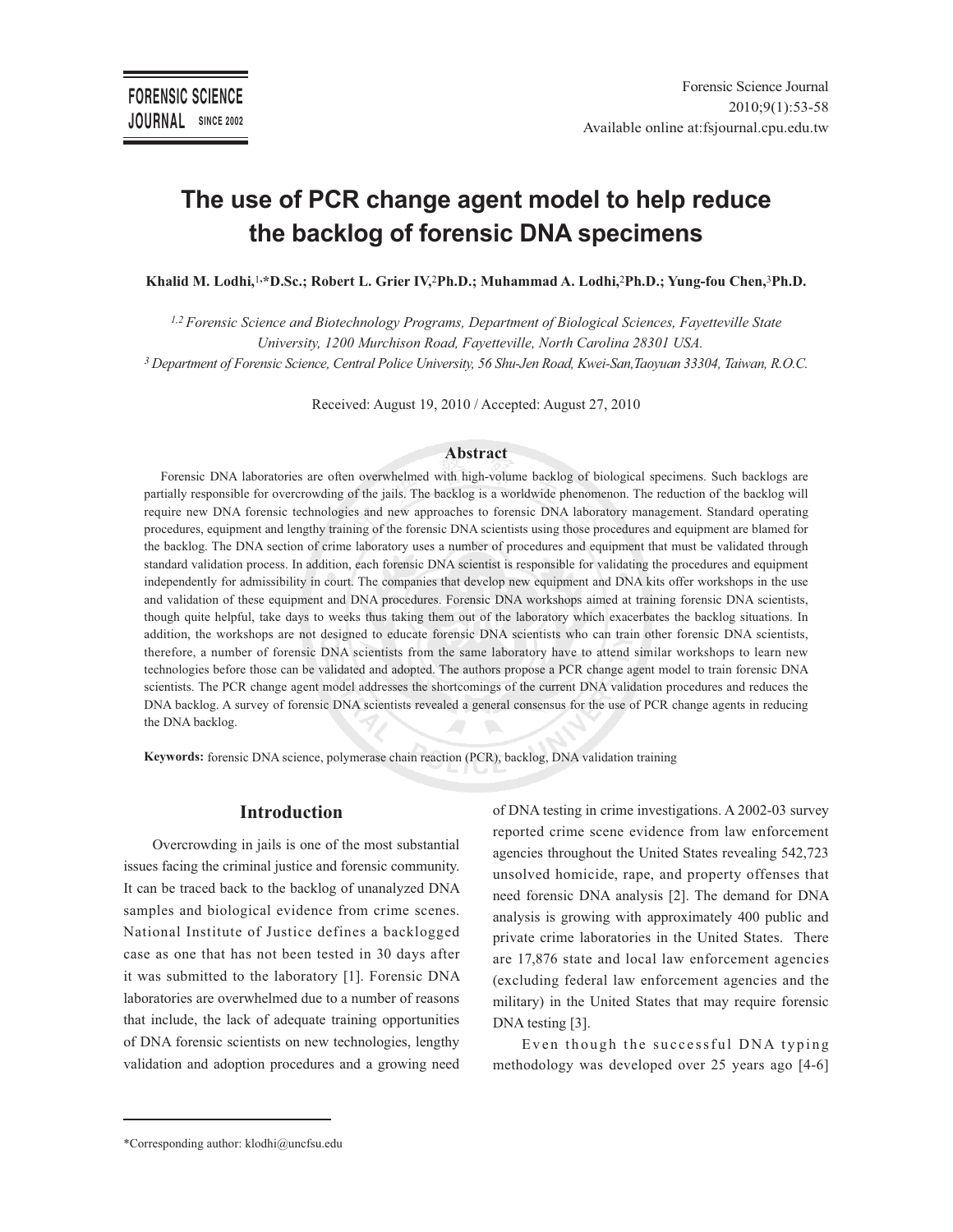public crime laboratories have insufficient time to validate the new technologies and bring them online. Validation is a very vital issue of any forensic laboratory. Defense attorneys today rarely challenge the science behind DNA typing rather they challenge the process by which the laboratory performs the forensic DNA analysis. Thus, the forensic DNA community must carefully document the validity of new techniques and technologies to ensure that procedures performed in the laboratory accurately reflect the examined samples. In addition, a laboratory must carefully document their technical procedures and policies for interpretation of data and follow them to guarantee that each sample is handled and processed appropriately [7]. If the forensic DNA scientists start validating new procedures and/or equipment then he/she will not be available for DNA casework and consequently the DNA backlog increases.

There is a shortage of skilled manpower and resources. simply hiring more forensic DNA scientists to work in a crime laboratory will not necessarily result in more DNA samples analyzed per month. The newly hired forensic DNA scientist is required to demonstrate his/her mastery of the procedures in the crime laboratory and this training period ranges from six months to two years. The forensic DNA, technical leader/manager must supervise the new hire during this training period and thus has limited time for forensic DNA casework.

Furthermore, if the forensic DNA scientists start validating new procedures and/or equipment then he/she will not be available for DNA casework and consequently the DNA backlog increases. It is generally realized among the forensic DNA scientists in the crime laboratories that incorporation of DNA amplification based procedures, such as polymerase chain reaction (PCR) will enhance productivity.

A common practice is to send forensic DNA scientists to forensic DNA workshops to learn new procedures and/or equipment and their validation. On return to his/her respective crime laboratory the forensic DNA scientist must validate the new procedure(s) and equipment for adoption to DNA analysis. There are two problems with this approach. First, this practice requires that a member of a forensic DNA laboratory be

absent from the crime laboratory for 1-2 week(s), which adversely affects the backlog of forensic DNA cases. Second, the workshop participants are not prepared to train other members of his/her crime laboratory about the new procedures and/or equipment. It is neither cost effective nor practical to send all the forensic DNA scientists to a forensic DNA workshop. The authors of this paper propose, that a more cost-effective and efficient approach would be to train participants at a forensic DNA workshop as PCR change agents. The approach will hereafter be referred to as the PCR change agent model. With such an approach new technologies can be brought online without the disruption of the laboratory DNA testing turnaround time and build up the capacity to analyze more samples over a short period of time.

The theoretical basis of the PCR change agent model is based on the molecular biology technique of PCR [8]. In PCR, a DNA molecule is used as a template for the synthesis of a new DNA molecule that is a copy of the original DNA template. The DNA copy can serve as a template for subsequent rounds of DNA amplification. To train a forensic DNA scientist as a PCR change agent in his/her laboratory, one member of each participating crime laboratory will be selected in consultation with director of the participating crime laboratory. The PCR change agent will learn the new procedures or the use of new equipment, validation process and how to train other forensic DNA scientists in his/her DNA section of the crime laboratory. Thus the PCR change agent will become a trainer in the DNA section of the crime laboratory as well as a link between the forensic DNA scientists in his/her laboratory and the workshop mentors (see Figure 1). It is important that the PCR change agent be a member of the participating DNA section of the crime laboratory since he/she understands the culture of the laboratory including its strengths and weaknesses.

The PCR change agent model eliminates the need for all forensic DNA scientists of the DNA section of the crime laboratory to attend the forensic DNA workshop because the PCR change agent will become the instructor for his/her laboratory. In a busy DNA section of the crime laboratory it is not possible for all of the laboratory forensic DNA scientists to attend even a short duration workshop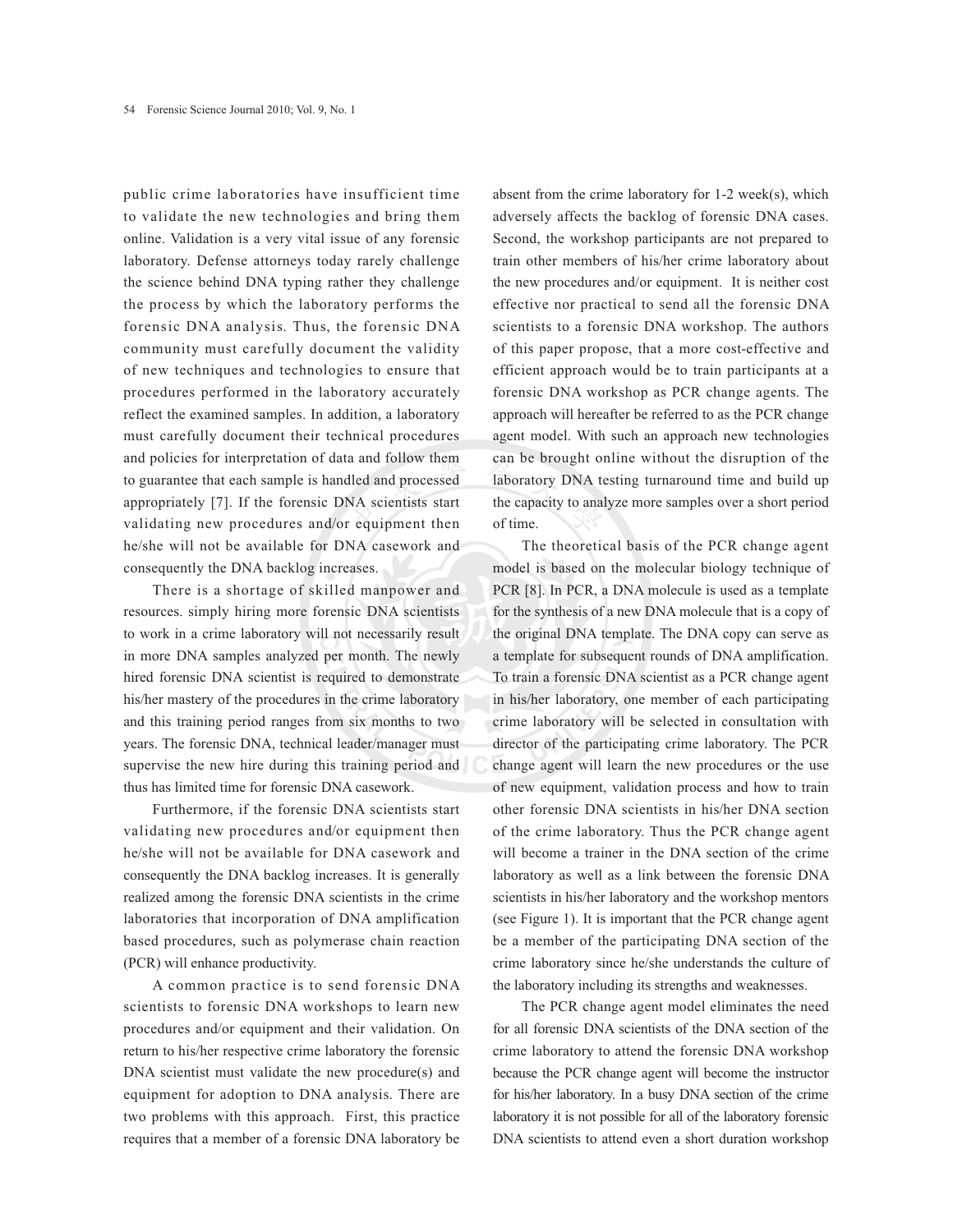

**Fig.1** Forensic DNA scientists are instructed to become first generation PCR change agents (trainers) by attending a forensic DNA workshop in person. The trainers return to their respective crime laboratories to train other forensic DNA scientists to be second generation PCR change agents. The first generation PCR change agents (trainers) will communicate with the workshop mentors via video-teleconferencing if problems are encountered in their validation. The second generation PCR change agents in turn train third generation PCR change agents and so on. New equipment and procedures such as q-PCR (Real-Time PCR), Capillary Electrophoresis (CE), Short Tandem Repeats (STR) PCR and others are shown in the bottom rectangle as an example.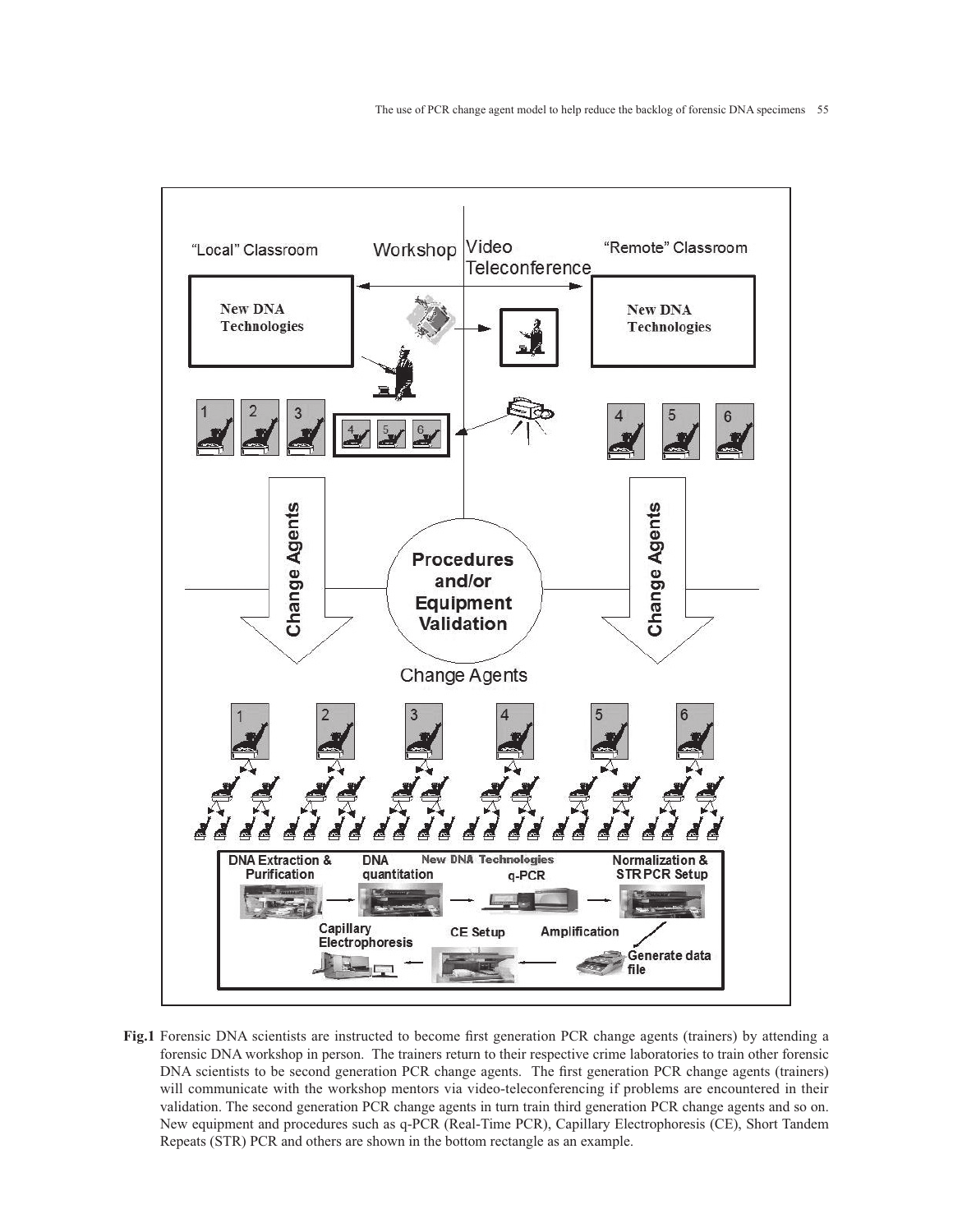without negatively impacting the testing schedules. Another innovation of the PCR change agent model is the PCR change agent (first generation) recruits other PCR change agents (second generation) at his/her DNA section of the crime laboratory. The second generation PCR change agents will teach other forensic DNA scientists about the procedures/equipment and validation process. Thus an exponential growth of knowledge sharing occurs over a period of time. Such a systematic improvement in the validation process of procedures/equipment will result in forensic DNA scientists having more time to work on forensic specimens and consequently a decrease in the backlog.

A third innovation of the PCR change agent model is the use of video teleconferencing to provide support and additional training for the PCR change agents/ trainers. The workshop mentors will provide the online support to the PCR change agents/trainers and create a virtual workshop that does not require trainers to leave their own crime laboratory. Using a personal computer and high speed internet access workshop participants can join the virtual workshop without physically leaving his/her office. Workshop trainers will view, hear and interact with the mentors. To enhance the educational experience, the workshop mentors will not simply demonstrate the equipment. Instead the mentors will first, discuss with the trainers, at the remote site, the activity that is to be done and then perform the actual experimental procedure. The goal is to make the trainers "feel" that he/she is actually doing the procedures and not just watching a mentor do the activity. Virtual labs, used in online courses have proven to be a good tool for distance learning and can be employed for

the workshop. This approach will make the virtual workshop dynamic and help achieve the goal of the workshop training a PCR change agent. All validation protocols will be available on the workshop web site to allow trainers to go back and review the procedure(s) step by step.

## **Survey study**

To test the validity of the PCR change agent model, we conducted a short survey of the forensic DNA scientists who work in public and private DNA section of crime laboratories as well as individuals who have worked in public and private DNA section of crime laboratories. E-mail messages were sent to forensic DNA scientists with an introduction of the survey and a link for the online survey. The questions and the answers are summarized in Table 1. Twenty-nine forensic DNA scientists responded to the survey. Fifty-seven percent forensic DNA scientists revealed that their crime laboratories adopted new DNA forensic technologies every few years (Question 1). Sixty-four percent (sum of Strongly agree, Agree and Somewhat agree) forensic DNA scientists strongly agreed that the PCR change agent model will accelerate the adoption of new forensic DNA techniques (Question 2). Seventy-one percent (sum of Strongly agree, Agree and Somewhat agree) of the forensic DNA scientists thought that it would be economical for their, respective crime laboratories to train a PCR change agent (Question 3). For reference only, forensic DNA scientists were asked how many forensic DNA scientists are needed in a crime laboratory and fifty-eight percent stated that more than five forensic DNA scientists were needed (Question 4). Fifty-seven percent (sum of Strongly agree, Agree and Somewhat agree) of forensic DNA scientists agreed that the backlog issue was attributed to technical limitations rather than management (Question 5). Thirty percent of forensic DNA scientists agreed that introduction of PCR change agents will help reduce both the DNA database backlog and forensic DNA casework (Question 6). The survey demonstrates a general agreement among forensic DNA scientists that the DNA backlog can be reduced using PCR change agents.

#### **Conclusions**

In conclusion, the authors propose a new model, PCR change agent model, for training forensic DNA scientists in new procedures/equipment and their validation. The PCR change agent model would help crime laboratories reduce their backlog cases by training forensic DNA scientists in the latest procedures/equipment and their validation without sacrificing laboratory productivity. The forensic DNA scientists (first generation PCR change agents) receive training via attending the workshop(s) as well as the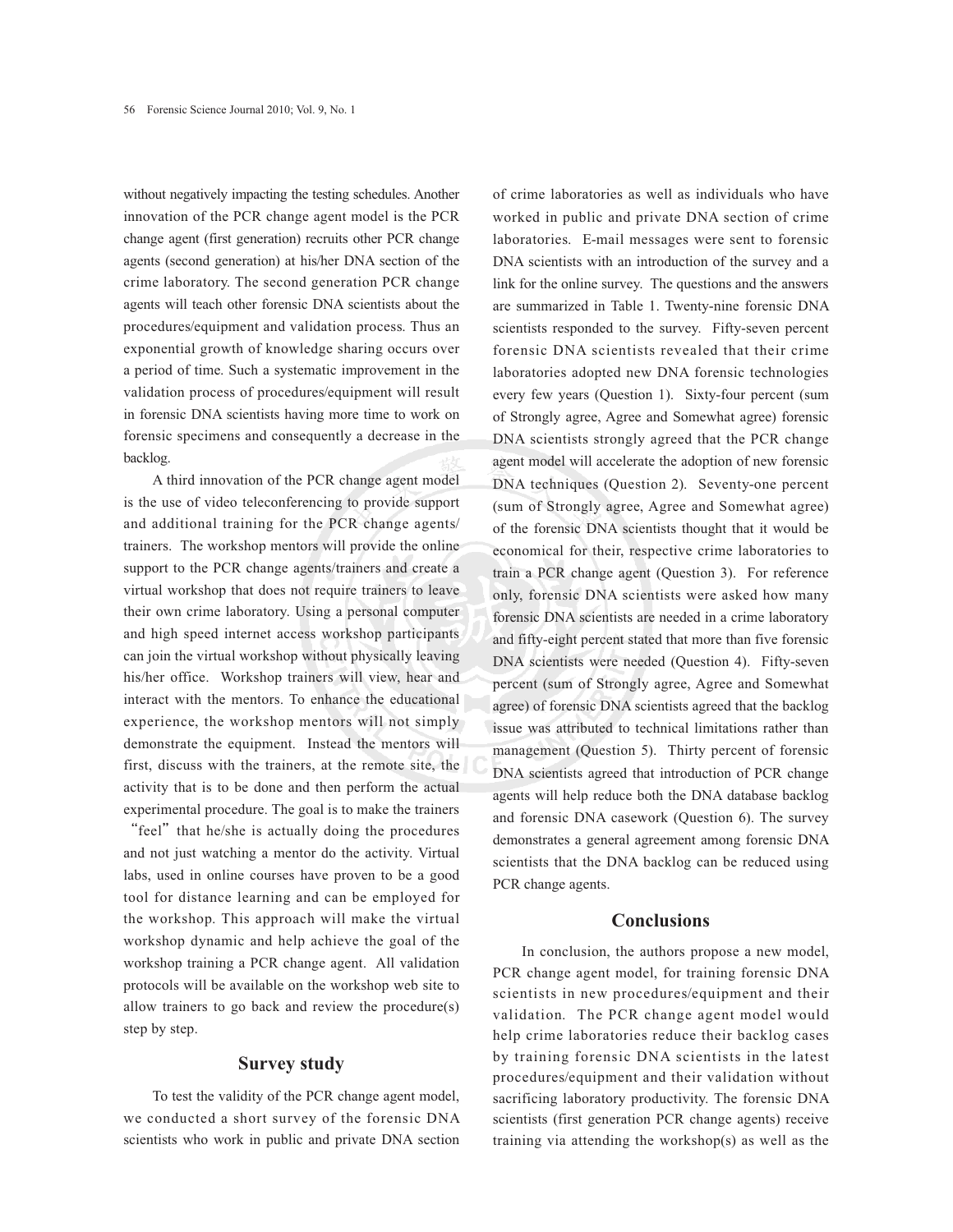| <b>Questions</b>                                                                                                                                                                                                                                                                |                         |                                 |                                       | <b>Responses</b>                |                           |                             |                                    |
|---------------------------------------------------------------------------------------------------------------------------------------------------------------------------------------------------------------------------------------------------------------------------------|-------------------------|---------------------------------|---------------------------------------|---------------------------------|---------------------------|-----------------------------|------------------------------------|
| 1. How often does your<br>crime laboratory adopt<br>new DNA forensic<br>techniques, such as Real-<br>Time PCR series: ABI<br>7000, ABI 7500, ABI<br>7900, and ABI Capillary<br>Electrophoresis series:<br>ABI 310, ABI 3100<br>Avant and ABI 3100 16<br>capillaries instrument? | Rarely<br>14            | Every<br>few<br>years<br>57     | When it<br>becomes<br>available<br>21 | Don't<br>know<br>$\overline{7}$ |                           |                             |                                    |
| 2. Do you think the usage<br>of a PCR change agent<br>model could accelerate<br>the adoption of new DNA<br>forensic techniques in<br>your crime laboratory?                                                                                                                     | Strongly<br>agree<br>29 | Agree<br>21                     | Somewhat<br>agree<br>14               | Neutral<br>21                   | Somewhat<br>disagree<br>4 | Disagree<br>$\tau$          | Strongly<br>disagree<br>4          |
| 3. Do you think it would<br>be economical for your                                                                                                                                                                                                                              | Strongly<br>agree       | Agree                           | Somewhat<br>agree                     | Neutral                         | Somewhat<br>disagree      | Disagree                    | Strongly<br>disagree               |
| crime laboratory to train a<br>PCR change agent?                                                                                                                                                                                                                                | 29                      | 21                              | 21                                    | 11                              | 7                         | 7                           | $\overline{4}$                     |
| 4. What is the ideal number<br>of forensic DNA analysts/<br>scientists that would be<br>required to process the daily<br>DNA evidence case load to<br>prevent a backlog problem<br>if new DNA techniques/<br>equipment were not<br>adopted?(This question is                    | Three                   | Four                            | Five                                  | More<br>than five               | Don't<br>know             |                             |                                    |
| for reference only)                                                                                                                                                                                                                                                             | $\overline{4}$          | $\overline{4}$                  | 15                                    | 58                              | 19                        |                             |                                    |
| 5. Do you believe that the<br>backlog problem is due<br>to technical limitations in<br>DNA forensics rather than<br>management issues, such<br>as time control by the<br>laboratory director and/or<br>by the prosecutor's office?                                              | Strongly<br>agree       | Agree                           | Somewhat<br>agree                     | Neutral                         | Somewhat<br>disagree      | Disagree                    | Strongly<br>disagree               |
|                                                                                                                                                                                                                                                                                 | 11                      | 25                              | 21                                    | 7                               | 11                        | 14                          | 11                                 |
| 6. Do you think the PCR<br>change agent will be more<br>helpful to reduce the<br>backlog problem in DNA                                                                                                                                                                         | Agree<br>both           | Agree<br><b>DNA</b><br>database | Agree<br><b>DNA</b><br>casework       | Neutral                         | Disagree<br>both          | Disagree<br>DNA<br>database | Disagree<br><b>DNA</b><br>casework |
| database or DNA forensic<br>casework?                                                                                                                                                                                                                                           | 30                      | 15                              | 22                                    | 11                              | 15                        | $\boldsymbol{0}$            | 7                                  |

**Table 1.** Survey Questions and Responses (%)